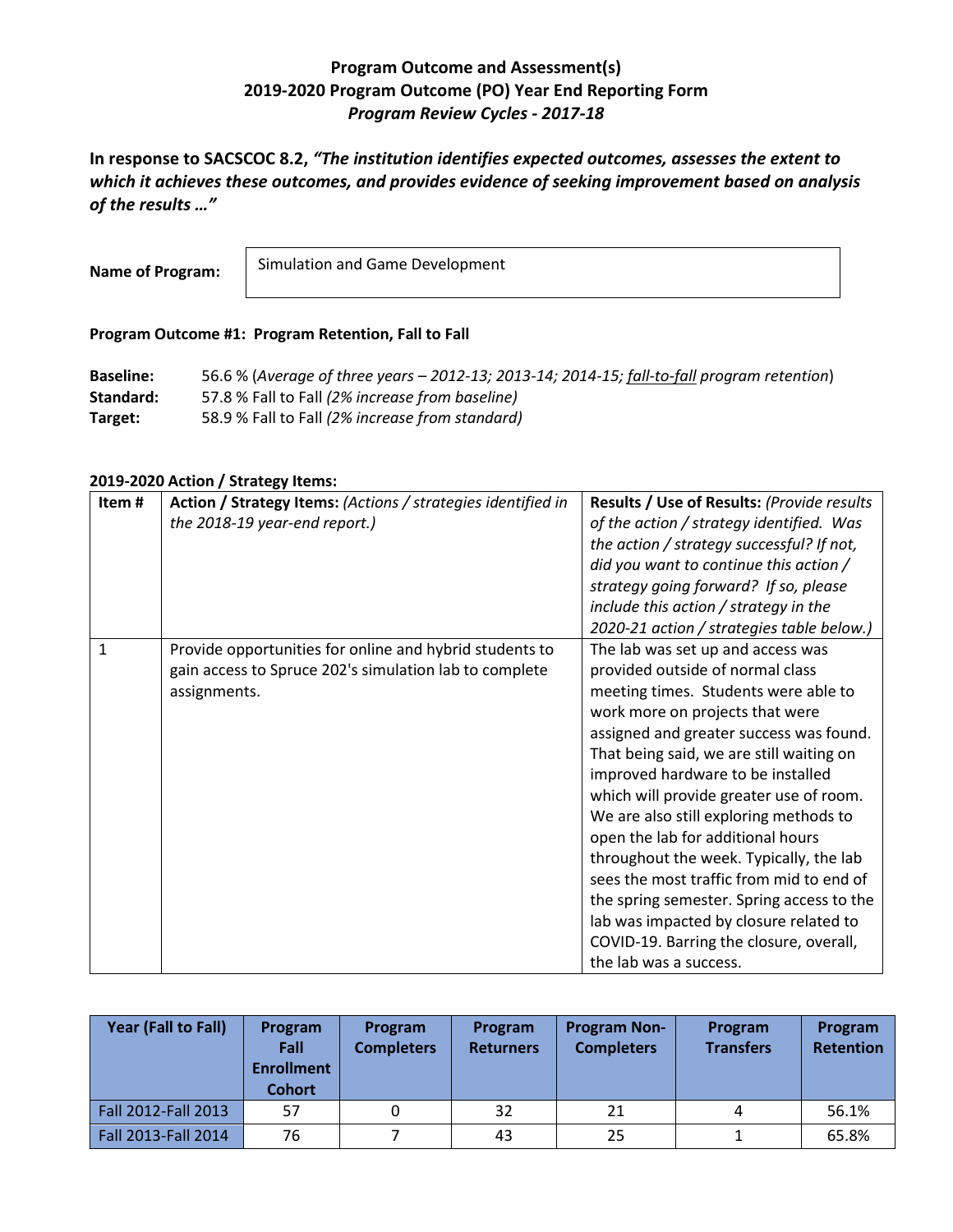| Fall 2014-Fall 2015 | 79 |    | 29 | 37 | 48.1% |
|---------------------|----|----|----|----|-------|
| Fall 2015-Fall 2016 | 60 | 12 | 30 |    | 70.0% |
| Fall 2016-Fall 2017 | 69 | 12 | 33 | 19 | 65.2% |
| Fall 2017-Fall 2018 | 61 | 15 | 32 |    | 77.0% |
| Fall 2018-Fall 2019 | 56 | 15 | 23 | 14 | 67.9% |



**Provide narrative for analysis of program retention data** *(Based on the data, provide a narrative of your analysis of fall to fall retention. Indicate factors that may have affected your retention. State any changes you plan to address for next year that may affect retention.)*

Since Fall 2012-Fall 2013, program retention goes up the following year, then goes down the third year. Fall 2018-Fall 2019 is a down year and follows the cycle. No changes will be made; no new students will enter this program, effective Fall 2020. New student and currently students will likely enter new programs Game Art and Animation (A25450A) or Game and Automation Programming (A25450P).

**Provide narrative for analysis of program retention standard/target** *(As a result of the data analysis, indicate changes to the standard or target. Did you meet your standard/target? If you met your standard/target, what percentage would you like to increase your standard/target?)*

The 60.7% Fall 2018-Fall 2019 retention rate exceeded the 57.8% standard and 58.9% target. Since Fall 2018- Fal 2019 is on a downward trajectory from Fall 2017-Fall 2018, the standard and target values should remain the same.

## **2020-2021 Action / Strategy Items:**

*(Identify and address outcome assessments that fall below the established standard and/or target and additional recommendations resulting from the review.)*

| Item | Action / Strategy Items (Identify action | <b>Target Date (Identify</b> | <b>Assessment of Action Items (State the</b> |
|------|------------------------------------------|------------------------------|----------------------------------------------|
|      | items as a result of your program        | your projected target        | method of assessment; how you plan to        |
|      | outcome assessment.)                     | date for completion          | evaluate/assess the results of the           |
|      |                                          | of action items.)            | action items.)                               |
|      | Not applicable.                          | N/A                          | N/A                                          |